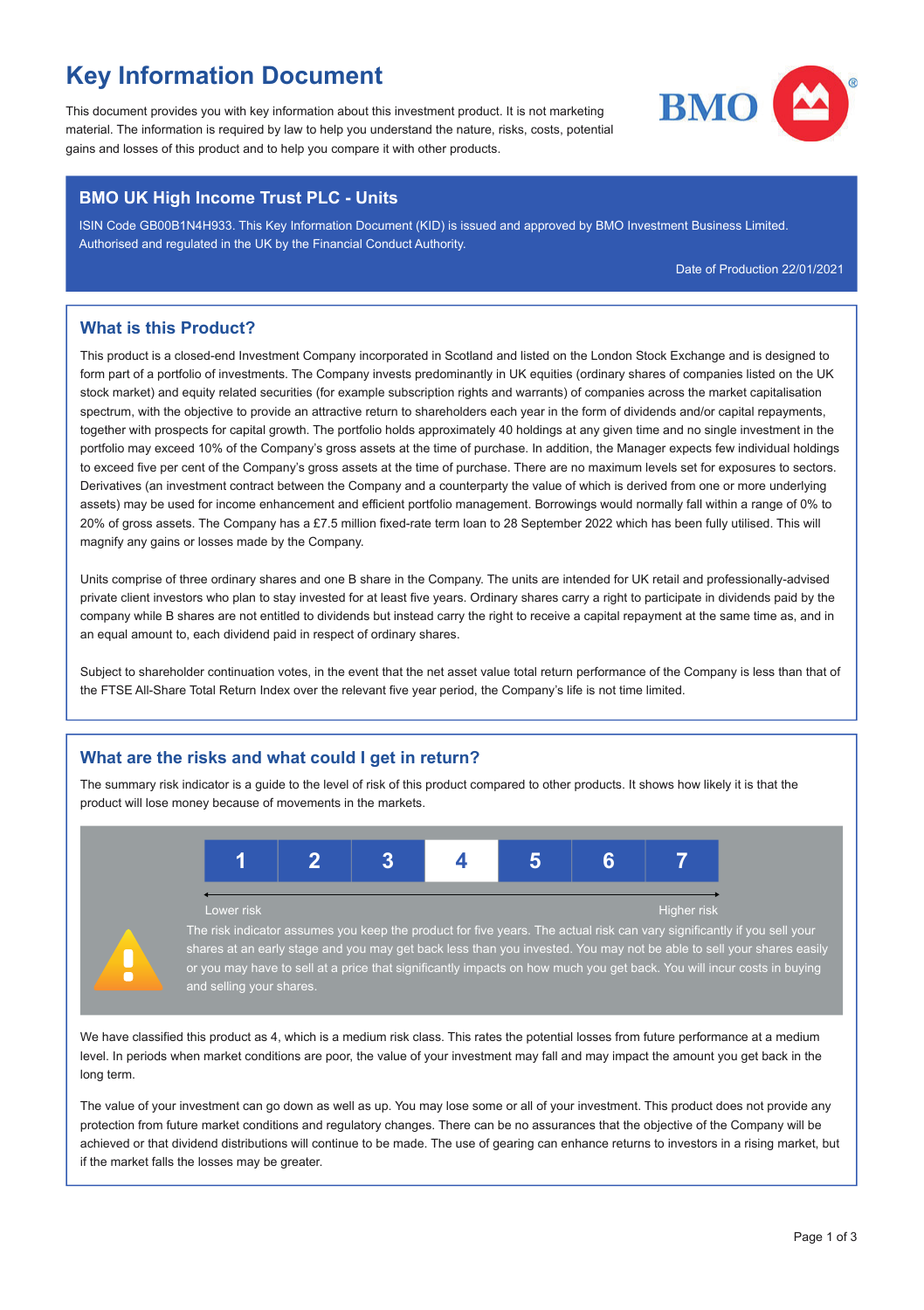#### What are the risks and what could I get in return? (continued)

Assuming you invest £10,000, this table shows how your investment could perform and what you could get back over the next 5 years under different scenarios. You can compare them with the scenarios of other products. The scenarios presented are an estimate of future performance based on evidence from the past but are not an exact indicator. What you get will depend on how the market performs and how long you keep the investment. Market developments in the future cannot be accurately predicted. The scenarios shown are only an indication of some of the possible outcomes based on recent returns. Actual returns could be lower.

The figures shown include all the costs of the product itself, where applicable, but do not include all the costs that you may pay to your advisor or plan manager, or local transaction taxes.

| <b>Investment £10,000</b> |                                                |           |           |                                            |  |  |
|---------------------------|------------------------------------------------|-----------|-----------|--------------------------------------------|--|--|
| <b>Scenarios</b>          |                                                | 1 year    | 3 years   | 5 years<br>(Recommended<br>holding period) |  |  |
| Stress scenario           | What you might get back after costs            | £1.734    | £5.915    | £5.010                                     |  |  |
|                           | Average return each year                       | $-82.66%$ | $-16.06%$ | $-12.91%$                                  |  |  |
| Unfavourable scenario     | What you might get back after costs            | £8.743    | £8.351    | £8,303                                     |  |  |
|                           | Average return each year                       | $-12.57%$ | $-5.83%$  | $-3.65%$                                   |  |  |
| Moderate scenario         | What you might get back after costs            | £10,463   | £11.356   | £12.325                                    |  |  |
|                           | Average return each year                       | 4.63%     | 4.33%     | 4.27%                                      |  |  |
| Favourable scenario       | What you might get back after costs<br>£12.344 |           | £15,222   | £18,035                                    |  |  |
|                           | Average return each year                       | 23.44%    | 15.03%    | 12.52%                                     |  |  |

### What happens if the Company is unable to pay out?

The Company's shares are listed on the London Stock Exchange. Should the Company be liquidated, the amount you receive for your holding will be based on the value of assets available for distribution after all other liabilities, but before shareholders, have been paid. Shareholders in this company do not have the right to make a claim to the Financial Services Compensation Scheme in the event that the Company is unable to pay out.

#### What are the costs?

The Reduction in Yield (RIY) shows what impact the total costs you pay will have on the investment return you might get. The total costs take into account one-off, ongoing and incidental costs. The amounts shown below are the cumulative costs of the product itself depending on how long you remain invested. The figures assume you invest £10,000. The figures are estimates and may change in the future. The person selling or advising you about this product may charge you other costs. If so, that person will provide you with information about those costs and show you the impact that all costs will have on your investment over time.

| <b>Investment £10,000</b>       |                             |                              |                           |  |  |  |
|---------------------------------|-----------------------------|------------------------------|---------------------------|--|--|--|
| <b>Scenarios</b>                | If you cash in after 1 year | If you cash in after 3 years | If you cash in at 5 years |  |  |  |
| Total costs                     | £137                        | £424                         | £726                      |  |  |  |
| Impact on return (RIY) per year | 1.32%                       | 1.32%                        | 1.32%                     |  |  |  |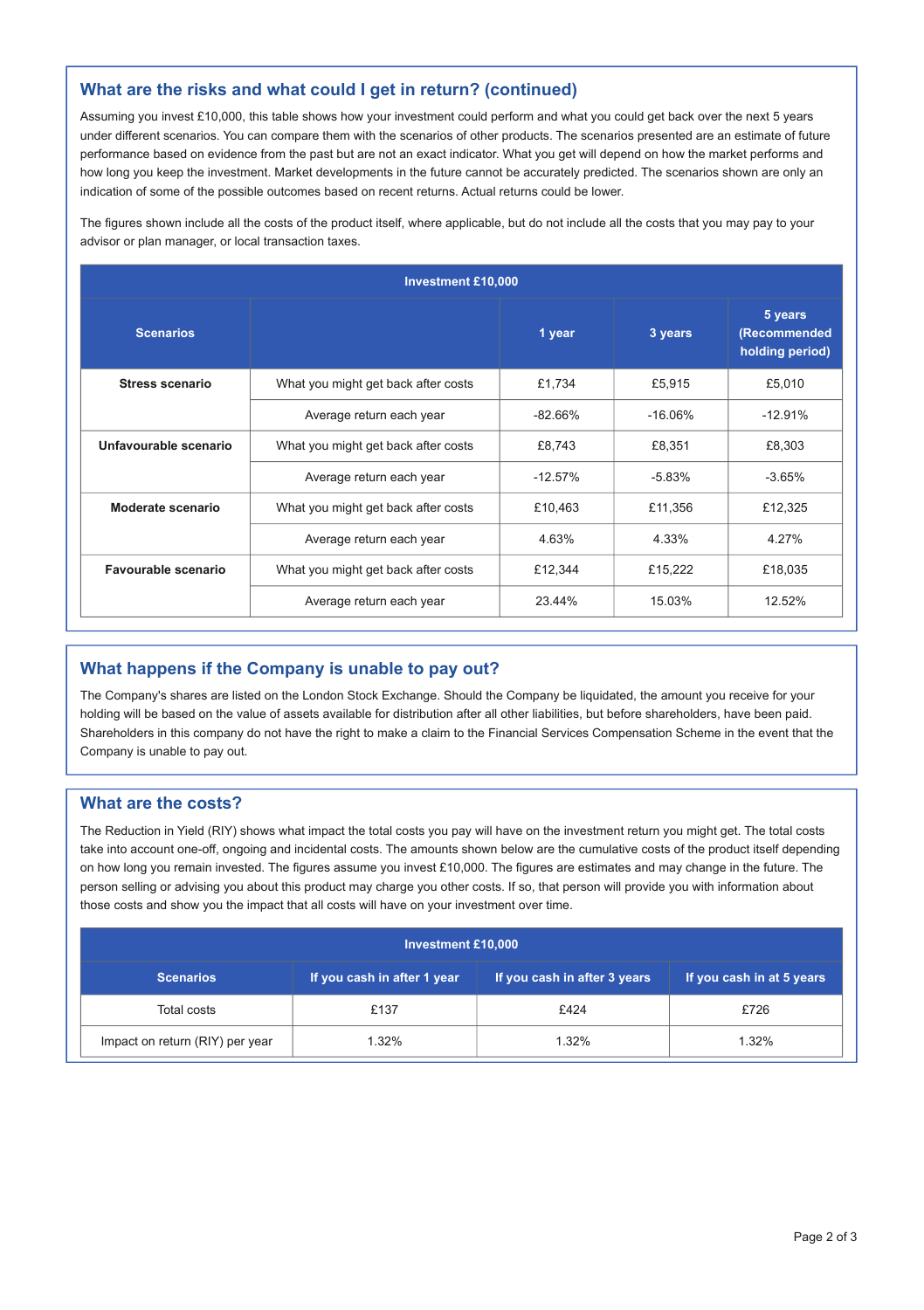### What are the costs? (continued)

The table below shows the impact of the different types of costs on the return you might get, and the meaning of the different cost categories.

| This table shows the impact on return per year |                                       |       |                                                                                                                                             |  |  |
|------------------------------------------------|---------------------------------------|-------|---------------------------------------------------------------------------------------------------------------------------------------------|--|--|
| One-off costs                                  | <b>Entry costs</b>                    | N/A   | The impact of the costs you pay when entering your investment. There is 0.5%<br>UK government stamp duty to pay on purchases                |  |  |
|                                                | Exit costs                            | N/A   | The impact of the costs of exiting your investment.                                                                                         |  |  |
| <b>Ongoing costs</b>                           | <b>Portfolio transaction</b><br>costs | 0.17% | The impact of the costs of us buying and selling underlying investments for the<br>product.                                                 |  |  |
|                                                | Other ongoing costs                   | 1.15% | The impact of the costs that are incurred each year in managing your<br>investments including those incurred by any underlying investments. |  |  |
| Incidental costs                               | Performance fees                      | N/A   |                                                                                                                                             |  |  |
|                                                | <b>Carried interests</b>              | N/A   |                                                                                                                                             |  |  |

#### How long should I hold it and can I take money out early?

There is no minimum or maximum required period for investors to hold units in this product, but the units may not be suitable for investors intending to hold them for less than five years. Investors may sell their shares at any time without penalty through a broker, private investor plan administrator or adviser. The sale price will be determined at arms' length based on trading prices at the time on the London Stock Exchange and will not necessarily be equal to the net asset value per share of BMO UK High Income Trust PLC. The share price is updated regularly on the website www.bmohighincome.com.

Market values may go down as well as up over short and long periods and so investors should invest with a view to long term returns. The amount investors get back will be influenced by the market factors at the time of sale and by the charges levied by the broker/plan manager. If you sell your shares before the end of the recommended holding period you may increase the risk of receiving back less than you invested.

#### How can I complain?

BMO Plans: If you have concerns about this product or service and have purchased it through a BMO plan, you can contact us by writing to Investor Relations Manager, BMO Investment Business Limited, Quartermile 4, 7a Nightingale Way, Edinburgh, EH3 9EG, via email at investor.relations@bmogam.com, or by phone: 0345 601 3313 (9am - 5pm weekdays).

Direct Shareholders: If you have concerns about this product and have purchased it through another provider, then please contact the Company Secretary by writing to them at BMO UK High Income Trust PLC, Quartermile 4, 7a Nightingale Way, Edinburgh, EH3 9EG, or by phone 0131 718 1000. Should you have a complaint about any transaction through your broker, plan administrator or adviser, you should contact that person or organisation directly.

As a shareholder of BMO UK High Income Trust PLC, you do not have a right to complain to the Financial Ombudsman Service (FOS) in the UK about the management of BMO UK High Income Trust PLC or the product.

#### Other relevant information

You may obtain further information about BMO UK High Income Trust PLC from the website www.bmohighincome.com, including: this document; the last five years' annual and interim reports; the Investor Disclosure Document; and the latest share price. Alternatively, you may write to the Company Secretary, BMO UK High Income Trust PLC, at: Quartermile 4, 7a Nightingale Way, Edinburgh, EH3 9EG, UK